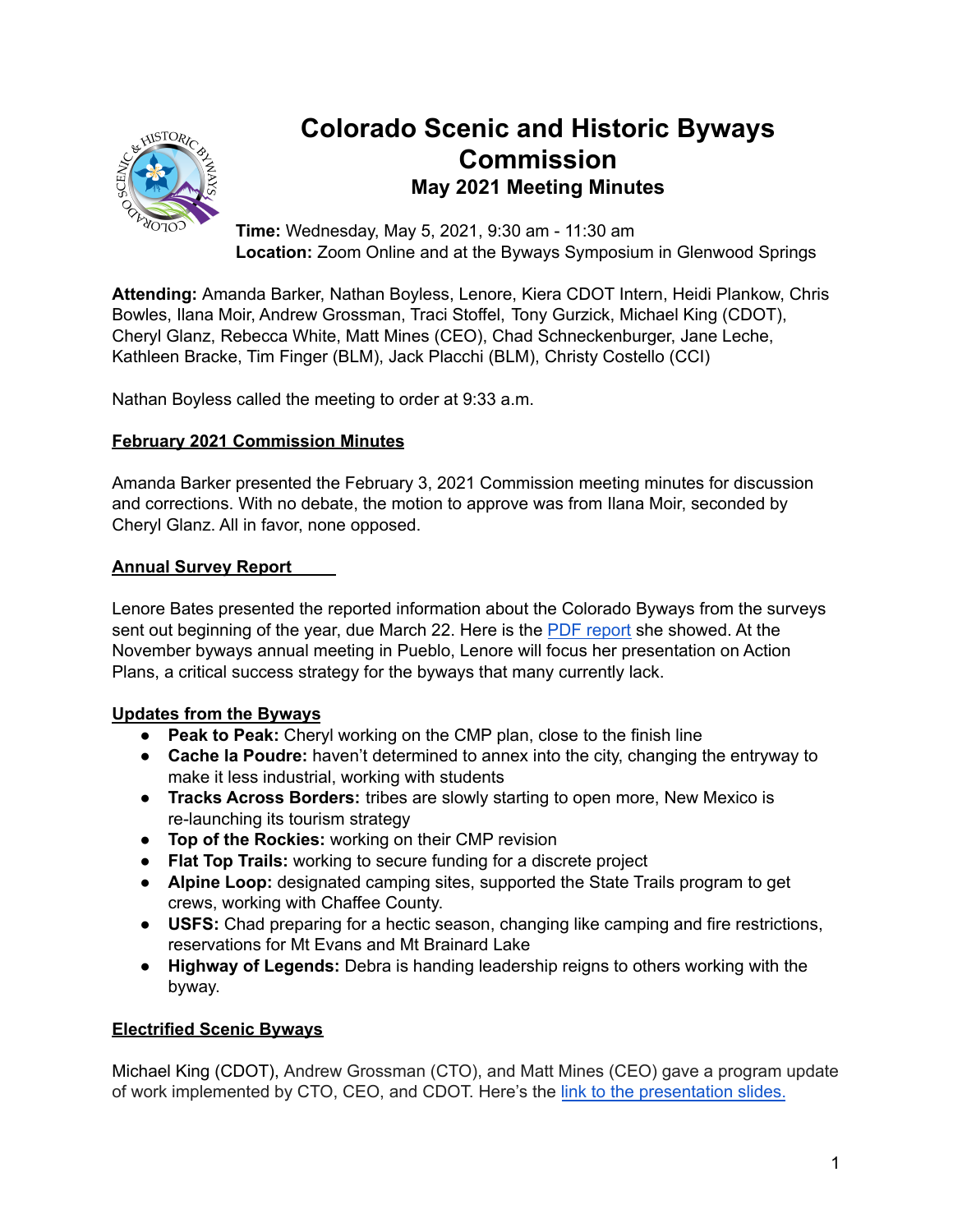Please access them for background on the statewide objectives, the definition of an electric byway, and other considerations like destination charging.

Twelve Scenic and Historic Byways are under review, with **seven byways meeting the full definition of an electric byway**: Lariat Loop, Grand Mesa, Silver Thread, Collegiate Peak, Flat Tops Trail, and Top of the Rockies.

Presenters addressed concerns and considerations of temperature and elevation change. They are Conservative in the definition because the top priority is to ensure someone is stranded. Battery range is improving each year - 220 average, quickly charges up to 80% then goes down in amount charged (that's where the 180-mile average comes from). If you wouldn't drive it in a sedan, don't do it in an electric sedan.

The group encouraged consideration of solar chargers, and there is a study already underway. Partnerships with welcome centers will be essential to the program's success. Two are active now with more planned. We must consider the maintenance of stations and swapping out the technology. Colorado participates in the REV West [partnership](https://www.naseo.org/issues/transportation/rev-west) of seven western states, coordinating particularly with New Mexico and Utah.

Action *Item:* Vote to approve the Electric Vehicle Byway Criteria and the seven recommended Byways for this classification. The motion to approve was from Andrew Grossman, seconded by Heidi Pankow. All in favor, none opposed.

#### **TravelStorys GPS Possibility for Byways**

Nathan Boyless and Andrew Grossmann closed out the Commission's conversation and consideration of a joint contract to bundle the byways program into an agreement with TravelStorys GPS. No organization has been identified as the correct place to host this effort. The lukewarm reception means this should be set aside. All byways are encouraged to reach out directly to TravelStorys, and there are grant and funding opportunities that Lenore and other byways can share with groups to consider.

#### **2017 Strategic Plan - Goals [Revisited](https://docs.google.com/spreadsheets/d/1HHWXVaMkwMpv_MBFt8qwkqOOs3bDnRC00PrbK8sIWgo/edit?usp=sharing)**

Amanda Barker presented the 2017 strategic plan goals with updates on what has been achieved during the strategic plan implementation. The next commission meeting will prioritize and set goals for the upcoming year.

Specific items to follow up include determining if the Byways could become a Colorado Concierge (through CTO). The Commission applauds the micro-site and the public platform our byways have on the statewide Colorado.com website, with specific thanks to Andrew Grossman and his predecessor on the commission, Jill Corbin. Identified priorities for next year are ongoing outreach to the individual byways and funding and support for the program through small grants and Federal Funding.

#### **Shared Updates**

● **Colorado Byways Symposium:** Lenore Bates and Heidi Plankow shared details about